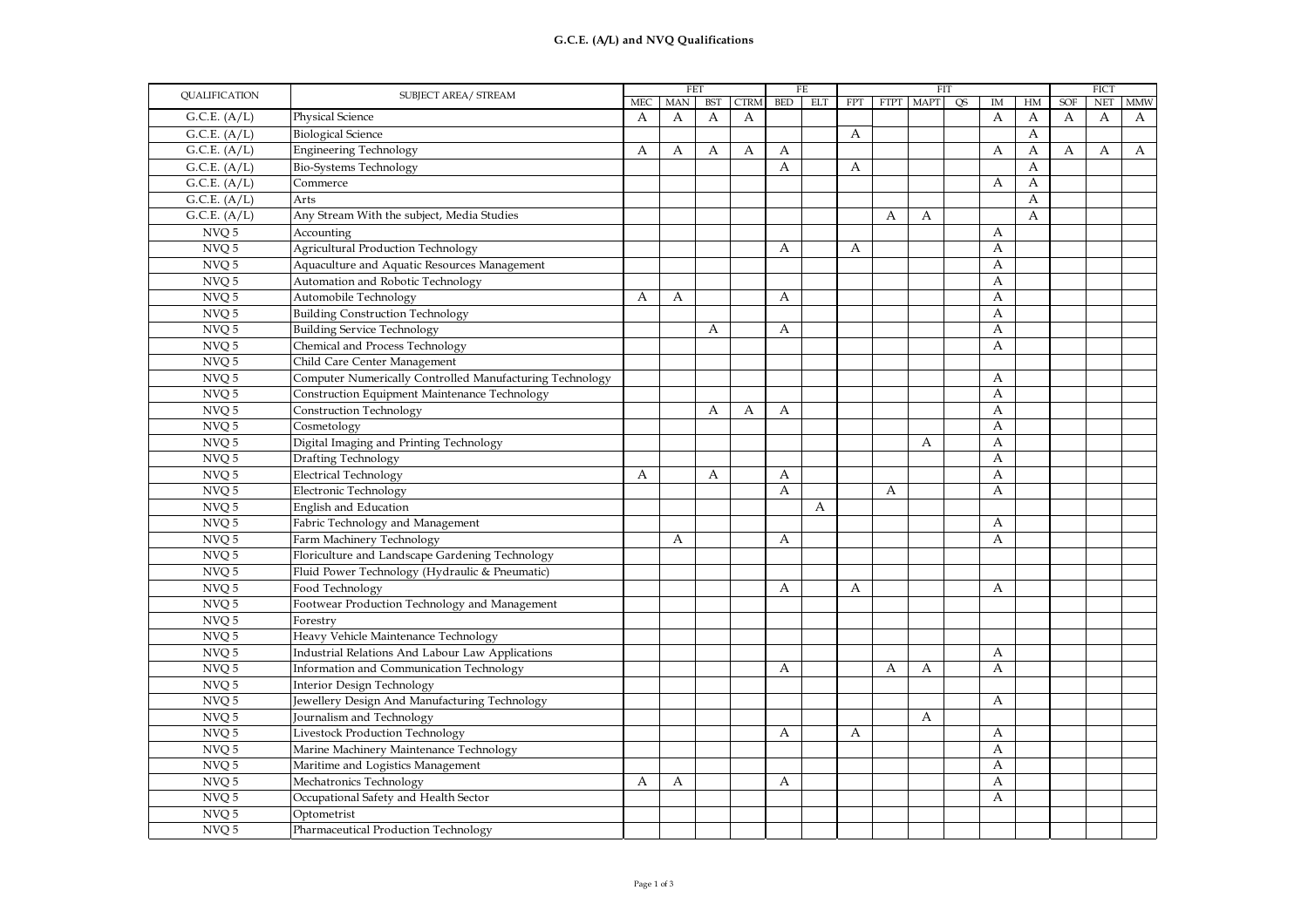| <b>QUALIFICATION</b> | <b>SUBJECT AREA/ STREAM</b>                     | FET |         |   |          |              | FE  |     |   | FIT       |    |    |    | <b>FICT</b> |   |         |
|----------------------|-------------------------------------------------|-----|---------|---|----------|--------------|-----|-----|---|-----------|----|----|----|-------------|---|---------|
|                      |                                                 |     | MEC MAN |   | BST CTRM | <b>BED</b>   | ELT | FPT |   | FTPT MAPT | QS | IM | HM | SOF         |   | NET MMW |
| NVQ 5                | Plantation Crop Technology                      |     |         |   |          |              |     |     |   |           |    |    |    |             |   |         |
| NVQ 5                | Plantation Extension Management                 |     |         |   |          |              |     |     |   |           |    |    |    |             |   |         |
| NVQ 5                | Polymer Technology                              |     | А       |   |          | A            |     |     |   |           |    |    |    |             |   |         |
| NVQ 5                | Post - Harvest Technology                       |     |         |   |          | А            |     | А   |   |           |    |    |    |             |   |         |
| NVQ 5                | Pre-School Management                           |     |         |   |          | А            |     |     |   |           |    |    |    |             |   |         |
| NVQ 5                | Print And Graphic Art Technology                |     |         |   |          | A            |     |     | A | А         |    |    |    |             |   |         |
| NVQ 5                | Production Technology                           | А   | А       |   |          | А            |     |     |   |           |    | A  |    |             |   |         |
| NVQ 5                | Psychological Counseling                        |     |         |   |          |              |     |     |   |           |    |    |    |             |   |         |
| NVQ 5                | Quantity Surveying                              |     |         |   |          | A            |     |     |   |           | А  | А  |    |             |   |         |
| NVQ 5                | Recreational Water Sports Science               |     |         |   |          |              |     |     |   |           |    |    |    |             |   |         |
| NVQ 5                | Refrigeration and Air Conditioning Technology   |     | А       | А |          | А            |     |     |   |           |    |    |    |             |   |         |
| NVQ 5                | Sea Food Technology                             |     |         |   |          | A            |     | A   |   |           |    |    |    |             |   |         |
| NVQ 5                | Sport Science (Sector)                          |     |         |   |          |              |     |     |   |           |    |    |    |             |   |         |
| NVQ 5                | Tea Technology                                  |     |         |   |          |              |     |     |   |           |    |    |    |             |   |         |
| NVQ 5                | Teaching English as a Second Language           |     |         |   |          |              |     |     |   |           |    |    |    |             |   |         |
| NVQ 5                | Telecommunication Technology                    |     |         | А |          | A            |     |     |   |           |    | A  |    |             | A |         |
| NVQ 5                | Television Post-Production Technology           |     |         |   |          | A            |     |     | А | А         |    |    |    |             |   |         |
| NVQ 5                | Television Program Production Technology        |     |         |   |          | A            |     |     | A | A         |    |    |    |             |   |         |
| NVQ 5                | Textile and Apparel Manufacturing Technology    |     |         |   |          |              |     |     |   |           |    |    |    |             |   |         |
| NVQ 5                | Travel and Tour Management                      |     |         |   |          |              |     |     |   |           |    |    | A  |             |   |         |
| NVQ 5                | Vocational and Technical Training Delivery      |     |         |   |          | A            |     |     |   |           |    |    |    |             |   |         |
| NVQ 5                | Welding Technology                              |     | A       |   |          | A            |     |     |   |           |    | А  |    |             |   |         |
| NVQ 6                | Accounting                                      |     |         |   |          |              |     |     |   |           |    | A  |    |             |   |         |
| NVQ 6                | <b>Agricultural Production Technology</b>       |     |         |   |          | А            |     | А   |   |           |    | A  |    |             |   |         |
| NVQ 6                | Aquaculture and Aquatic Resources Management    |     |         |   |          |              |     |     |   |           |    | А  |    |             |   |         |
| NVQ 6                | Automation and Robotic Technology               |     |         |   |          |              |     |     |   |           |    |    |    |             |   |         |
| NVQ 6                | Automobile Technology                           | M   | M       |   |          | $\mathbf{M}$ |     |     |   |           |    | А  |    |             |   |         |
| NVQ 6                | Bio Medical Equipment Technology                | М   |         |   |          | М            |     |     |   |           |    | А  |    |             |   |         |
| NVQ 6                | <b>Building Construction Technology</b>         |     |         |   |          |              |     |     |   |           |    | А  |    |             |   |         |
| NVQ 6                | <b>Building Service Technology</b>              |     |         | M |          | M            |     |     |   |           |    | A  |    |             |   |         |
| NVQ 6                | Chemical and Process Technology                 |     |         |   |          |              |     |     |   |           |    | А  |    |             |   |         |
| NVQ 6                | Child Care Center Management                    |     |         |   |          |              |     |     |   |           |    |    |    |             |   |         |
| NVQ 6                | Construction Equipment Maintenance Technology   |     |         |   |          |              |     |     |   |           |    | А  |    |             |   |         |
| NVQ 6                | Construction Technology                         |     |         | М |          | М            |     |     |   |           |    | А  |    |             |   |         |
| NVQ 6                | Cosmetology                                     |     |         |   |          |              |     |     |   |           |    | A  |    |             |   |         |
| NVQ 6                | Digital Imaging and Printing Technology         |     |         |   |          |              |     |     |   |           |    | А  |    |             |   |         |
| NVQ 6                | <b>Electrical Technology</b>                    | M   |         |   |          | M            |     |     |   |           |    | A  |    |             |   |         |
| NVQ 6                | Electronic Technology                           | M   |         |   |          | M            |     |     | M |           |    | А  |    |             |   |         |
| NVQ 6                | <b>Event Management</b>                         |     |         |   |          |              |     |     |   |           |    | А  | A  |             |   |         |
| NVQ 6                | Farm Machinery Technology                       |     |         |   |          |              |     |     |   |           |    | A  |    |             |   |         |
| NVQ 6                | Fashion Design Technology                       |     |         |   |          |              |     |     |   |           |    | А  |    |             |   |         |
| NVQ 6                | <b>Fishing Technology</b>                       |     |         |   |          |              |     |     |   |           |    |    |    |             |   |         |
| NVQ 6                | Floriculture and Landscape Gardening Technology |     |         |   |          |              |     |     |   |           |    |    |    |             |   |         |
| NVQ 6                | Food Technology                                 |     |         |   |          | М            |     | М   |   |           |    | А  |    |             |   |         |
| NVQ 6                | Footwear Production Technology and Management   |     |         |   |          |              |     |     |   |           |    | A  |    |             |   |         |
|                      |                                                 |     |         |   |          |              |     |     |   |           |    |    |    |             |   |         |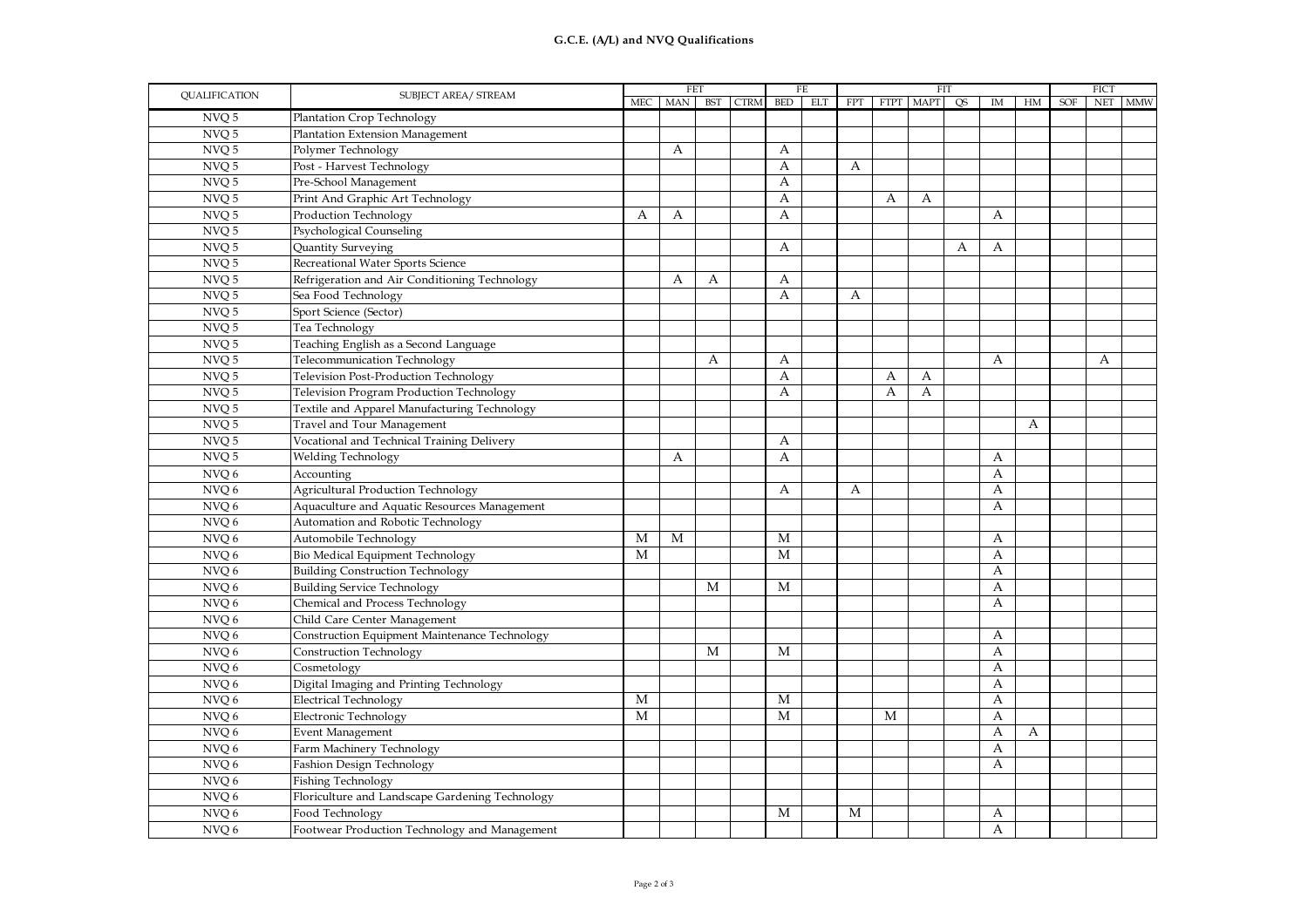| <b>QUALIFICATION</b><br>NVQ 6 | SUBJECT AREA/ STREAM<br>Forestry              | <b>MEC</b> | MAN | <b>BST</b> | <b>CTRM</b> | <b>BED</b> | <b>ELT</b> | <b>FPT</b> | FTPT MAPT |   | <b>OS</b> | IM | HM | <b>SOF</b> | <b>NET</b> |            |
|-------------------------------|-----------------------------------------------|------------|-----|------------|-------------|------------|------------|------------|-----------|---|-----------|----|----|------------|------------|------------|
|                               |                                               |            |     |            |             |            |            |            |           |   |           |    |    |            |            | <b>MMW</b> |
|                               |                                               |            |     |            |             |            |            |            |           |   |           |    |    |            |            |            |
| NVO <sub>6</sub>              | Heavy Vehicle Maintenance Technology          |            |     |            |             |            |            |            |           |   |           |    |    |            |            |            |
| NVQ 6                         | Hospitality Management                        |            |     |            |             |            |            |            |           |   |           | А  | А  |            |            |            |
| NVQ 6                         | Information and Communication Technology      |            |     |            |             | А          |            |            | M         | M |           | A  |    | A          | А          | A          |
| NVQ 6                         | Interior Design Technology                    |            |     |            |             |            |            |            |           |   |           |    |    |            |            |            |
| NVQ 6                         | <b>Irrigation Technology</b>                  |            |     |            | M           | M          |            |            |           |   |           | А  |    |            |            |            |
| NVQ 6                         | Jewellery Design And Manufacturing Technology |            |     |            |             |            |            |            |           |   |           | А  |    |            |            |            |
| NVQ 6                         | Livestock Production Technology               |            |     |            |             | А          |            | А          |           |   |           | A  |    |            |            |            |
| NVQ 6                         | Maritime and Logistics Management             |            |     |            |             |            |            |            |           |   |           | А  |    |            |            |            |
| NVQ 6                         | Marketing Management                          |            |     |            |             |            |            |            |           |   |           | А  |    |            |            |            |
| NVQ 6                         | Mechatronics Technology                       | M          | M   |            |             | M          |            |            |           |   |           | A  |    |            |            |            |
| NVQ6                          | Meteorological Technology                     |            |     |            |             |            |            |            |           |   |           |    |    |            |            |            |
| NVQ 6                         | Nurse                                         |            |     |            |             |            |            |            |           |   |           |    |    |            |            |            |
| NVQ 6                         | Occupational Safety and Health Sector         |            |     |            |             |            |            |            |           |   |           | А  |    |            |            |            |
| NVQ 6                         | Plantation Crop Technology                    |            |     |            |             |            |            |            |           |   |           |    |    |            |            |            |
| NVQ 6                         | Polymer Technology                            |            | A   |            |             | A          |            |            |           |   |           | А  |    |            |            |            |
| NVQ 6                         | Pre-School Management                         |            |     |            |             |            |            |            |           |   |           |    |    |            |            |            |
| NVQ 6                         | Production Technology                         | А          | А   |            |             | А          |            |            |           |   |           | A  |    |            |            |            |
| NVQ 6                         | Psychological Counseling                      |            |     |            |             |            |            |            |           |   |           |    |    |            |            |            |
| NVQ 6                         | Quantity Surveying                            |            |     |            |             |            |            |            |           |   | M         | A  |    |            |            |            |
| NVQ 6                         | Recreational Water Sports Science             |            |     |            |             |            |            |            |           |   |           |    |    |            |            |            |
| NVQ 6                         | Refrigeration and Air Conditioning Technology |            |     |            |             |            |            |            |           |   |           | А  |    |            |            |            |
| NVQ 6                         | Sea Food Technology                           |            |     |            |             | M          |            | M          |           |   |           |    |    |            |            |            |
| NVQ 6                         | Tea Technology                                |            |     |            |             |            |            |            |           |   |           |    |    |            |            |            |
| NVQ 6                         | Telecommunication Technology                  |            |     |            |             |            |            |            |           |   |           | A  |    |            |            |            |
| NVQ 6                         | Television Post-Production Technology         |            |     |            |             | M          |            |            | F         | M |           |    |    |            |            |            |
| NVQ 6                         | Television Program Production Technology      |            |     |            |             | M          |            |            | F         | M |           |    |    |            |            |            |
| NVQ 6                         | Travel and Tour Management                    |            |     |            |             |            |            |            |           |   |           |    | A  |            |            |            |
| NVQ 6                         | Visual Communication                          |            |     |            |             |            |            |            |           |   |           |    |    |            |            |            |
| NVQ 6                         | Welding Technology                            |            | A   |            |             | А          |            |            |           |   |           | A  |    |            |            |            |
| NVQ 6                         |                                               |            |     |            |             |            |            |            |           |   |           |    |    |            |            |            |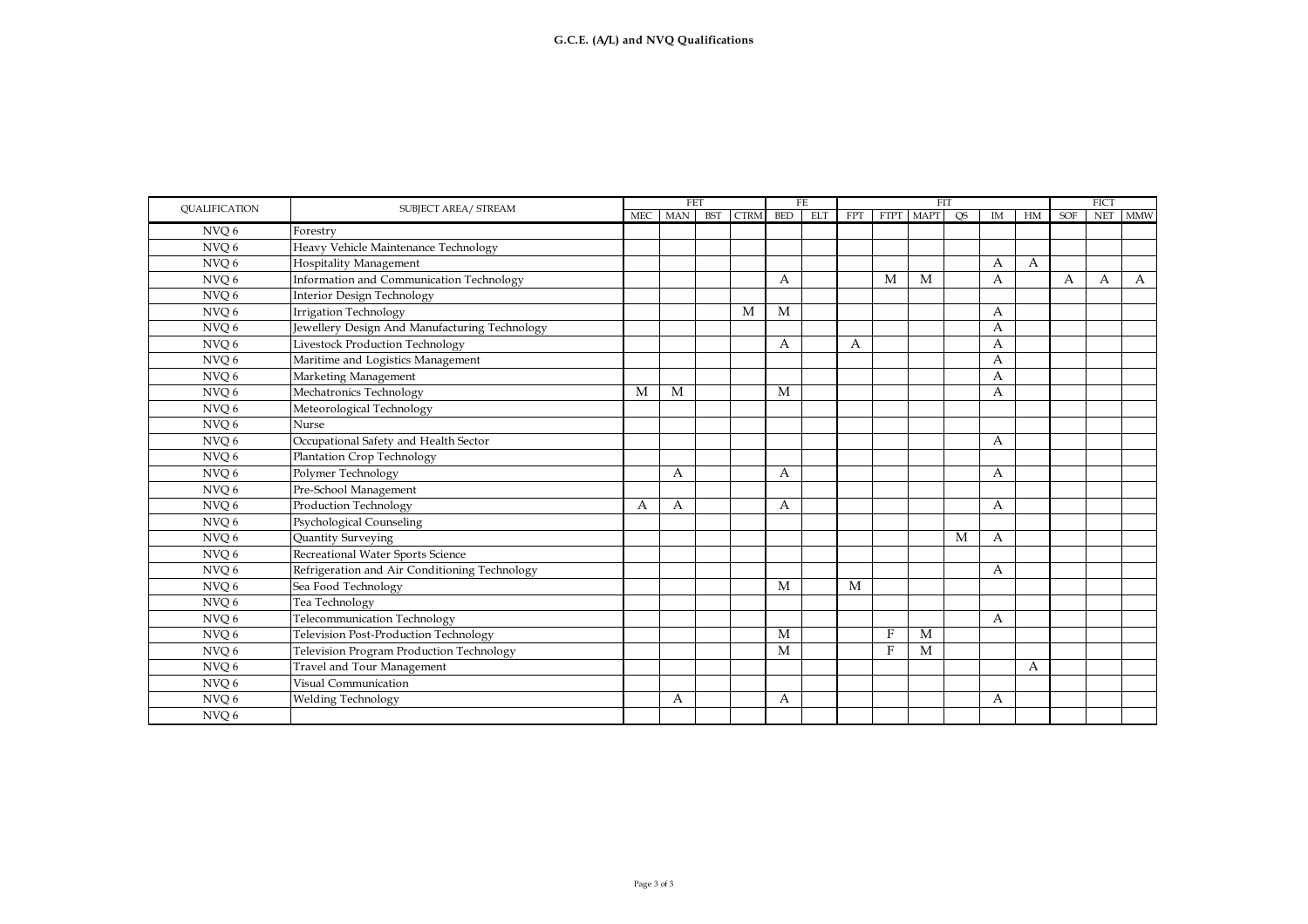## **Non-NVQ Programmes Recognized by the Academic Council as NVQ 5 or NVQ 6 Equivalent Programmes**

|                  |                                                                                                             |                                                     |                                                                                                                                    |              |            | <b>FET</b> |             | FE         |            |            |   | <b>FIT</b> |    |    |                                 |     | <b>FICT</b> |            |
|------------------|-------------------------------------------------------------------------------------------------------------|-----------------------------------------------------|------------------------------------------------------------------------------------------------------------------------------------|--------------|------------|------------|-------------|------------|------------|------------|---|------------|----|----|---------------------------------|-----|-------------|------------|
| QUALIFICATION    | PROGRAMME                                                                                                   | <b>STREAM</b>                                       | <b>INSTITUTE</b>                                                                                                                   | ${\rm MEC}$  | <b>MAN</b> | <b>BST</b> | <b>CTRM</b> | <b>BED</b> | <b>ELT</b> | <b>FPT</b> |   | FTPT MAPT  | QS | IM | $\ensuremath{\text{HM}}\xspace$ | SOF | <b>NET</b>  | <b>MMW</b> |
| NVQ 5 Equivalent | Diploma in Food Quality Management                                                                          | Food Technology                                     | Sri Lanka Standard Institute (SLSI)                                                                                                |              |            |            |             | М          |            | M          |   |            |    | М  |                                 |     |             |            |
| NVQ 5 Equivalent | Diploma in Laboratory Technology in Chen Food Technology                                                    |                                                     | College of Chemical Sciences, Institute of<br>Chemistry Ceylon                                                                     |              |            |            |             | A          |            | A          |   |            |    |    |                                 |     |             |            |
| NVQ 5 Equivalent | National Diploma in public Health                                                                           | Food Technology                                     | Department of Health, Ministry of Health,<br>Nutrition and Indigenous medicine                                                     |              |            |            |             | A          |            | A          |   |            |    | М  |                                 |     |             |            |
| NVQ 5 Equivalent | Diploma in Animal Husbandry and Livesto Food Technology                                                     |                                                     | Department of Animal Production and Health                                                                                         |              |            |            |             | A          |            | A          |   |            |    | М  |                                 |     |             |            |
| NVQ 5 Equivalent | National Diploma in Teaching                                                                                | Agriculture                                         | National Institute of Education (NIE)                                                                                              |              |            |            |             |            |            |            |   |            |    | М  |                                 |     |             |            |
| NVQ 5 Equivalent | National Diploma in Quantity Surveying                                                                      | Quantity Surveying                                  | National Institute of Technical Education Sri<br>Lanka (NITESL)                                                                    |              |            |            |             | M          |            |            |   |            | M  | М  |                                 |     |             |            |
| NVQ 5 Equivalent | Higher National Diploma in Quantity Surve Quantity Surveying                                                |                                                     | IQSSL College of Quantity Surveying<br>(Guarantee) Ltd                                                                             |              |            |            |             | M          |            |            |   |            |    | М  |                                 |     |             |            |
| NVQ 5 Equivalent | Relevent Diploma with atleast one (01)<br>year of study awarded by a recognized<br>state owned organization | Film and Television                                 | Sri Lanka Foundation, National Film<br>Corporation, Sri Lanka Photographic Art<br>Society, Sri Lanka Media Training Institute, Sri |              |            |            |             | A          |            |            | A |            |    |    |                                 |     |             |            |
| NVQ 5 Equivalent | Relevent one (01) year Diploma/ one (01)<br>year diploma with relevent subject areas                        | Film and Television/Screen<br>Production Technology | Universities establshed under the Univeristy<br><b>Grants Commision</b>                                                            |              |            |            |             | A          |            |            | A |            |    |    |                                 |     |             |            |
| NVQ 5 Equivalent | National Diploma in English                                                                                 |                                                     | National Institute of Education (NIE)                                                                                              |              |            |            |             |            | A          |            |   |            |    |    |                                 |     |             |            |
| NVQ 5 Equivalent | National Diploma Programmes                                                                                 |                                                     | Sri Lanka Institute of Tourism and Hotel<br>Management                                                                             |              |            |            |             |            |            |            |   |            |    |    | A                               |     |             |            |
| NVQ 6 Equivalent | National Diploma in Engineering Science                                                                     | Civil Engineering                                   | Institute of Engineering Technology,<br>Katunayake                                                                                 |              |            | M          | M           | M          |            |            |   |            |    | М  |                                 |     |             |            |
| NVQ 6 Equivalent | National Diploma in Engineering Science                                                                     | Mechanical Engineering<br>(General)                 | Institute of Engineering Technology,<br>Katunayake                                                                                 |              | F          | M          |             | M          |            |            |   |            |    | М  |                                 |     |             |            |
| NVQ 6 Equivalent | National Diploma in Engineering Science                                                                     | <b>Electrical Power</b>                             | Institute of Engineering Technology,<br>Katunayake                                                                                 |              |            | M          |             | M          |            |            |   |            |    | М  |                                 |     |             |            |
| NVQ 6 Equivalent | National Diploma in Engineering Science                                                                     | Electrical & Telecommunication                      | Institute of Engineering Technology,<br>Katunayake                                                                                 | F            |            | М          |             | M          |            |            |   |            |    | М  |                                 |     | A           |            |
| NVQ 6 Equivalent | National Diploma in Engineering Science                                                                     | <b>Electrical - Electronics</b>                     | Institute of Engineering Technology,<br>Katunayake                                                                                 |              |            | М          |             | M          |            |            |   |            |    | М  |                                 |     |             |            |
| NVQ 6 Equivalent | National Diploma in Engineering Science                                                                     | Mechanical Engineering -<br>Automobile              | Institute of Engineering Technology,<br>Katunayake                                                                                 | M            |            | M          |             | M          |            |            |   |            |    | М  |                                 |     |             |            |
| NVQ 6 Equivalent | National Diploma in Technology                                                                              | Civil Engineering                                   | Institute of Technology, University of<br>Moratuwa                                                                                 |              |            | М          | М           | M          |            |            |   |            |    | М  |                                 |     |             |            |
| NVQ 6 Equivalent | National Diploma in Technology                                                                              | Mechanical Engineering -<br>General                 | Institute of Technology, University of<br>Moratuwa                                                                                 | E            | F          | M          |             | M          |            |            |   |            |    | М  |                                 |     |             |            |
| NVQ 6 Equivalent | National Diploma in Technology                                                                              | Mechanical Production                               | Institute of Technology, University of<br>Moratuwa                                                                                 | $\mathbf{F}$ | F          | М          |             | M          |            |            |   |            |    | M  |                                 |     |             |            |
| NVQ 6 Equivalent | National Diploma in Technology                                                                              | Polymer                                             | Institute of Technology, University of<br>Moratuwa                                                                                 |              | M          | М          |             | M          |            |            |   |            |    | М  |                                 |     |             |            |
| NVQ 6 Equivalent | National Diploma in Technology                                                                              | Chemical                                            | Institute of Technology, University of<br>Moratuwa                                                                                 | M            | M          | M          |             | M          |            |            |   |            |    | М  |                                 |     |             |            |
| NVQ 6 Equivalent | National Diploma in Technology                                                                              | Electrical                                          | Institute of Technology, University of<br>Moratuwa                                                                                 |              |            | M          |             | M          |            |            |   |            |    | М  |                                 |     |             |            |
| NVQ 6 Equivalent | National Diploma in Technology                                                                              | Electronics &<br>Telecommunication                  | Institute of Technology, University of<br>Moratuwa                                                                                 | E            |            | М          |             | М          |            |            |   |            |    | М  |                                 |     |             |            |
| NVQ 6 Equivalent | Higher National Diploma in Engineering                                                                      | Civil Engineering                                   | Sri Lanka Institute of Advanced Technological<br>Education (SLIATE)                                                                |              |            | M          | M           | М          |            |            |   |            |    | M  |                                 |     |             |            |
| NVQ 6 Equivalent | Higher National Diploma in Engineering                                                                      | <b>Electrical Engineering</b>                       | Sri Lanka Institute of Advanced Technological<br><b>Education (SLIATE)</b>                                                         |              |            | M          |             | M          |            |            |   |            |    | М  |                                 |     |             |            |
| NVQ 6 Equivalent | Higher National Diploma in Engineering                                                                      | <b>Electrical Engineering</b><br>(Electronics)      | Sri Lanka Institute of Advanced Technological<br><b>Education (SLIATE)</b>                                                         |              |            | M          |             | M          |            |            |   |            |    | M  |                                 |     |             |            |
| NVQ 6 Equivalent | Higher National Diploma in Engineering                                                                      | Mechanical Engineering                              | Sri Lanka Institute of Advanced Technological<br>Education (SLIATE)                                                                |              | F          | M          |             | M          |            |            |   |            |    | М  |                                 |     |             |            |
| NVQ 6 Equivalent | Higher National Diploma in Engineering                                                                      | Mechanical Engineering -<br>Production              | Sri Lanka Institute of Advanced Technological<br><b>Education (SLIATE)</b>                                                         |              | F          | M          |             | M          |            |            |   |            |    | M  |                                 |     |             |            |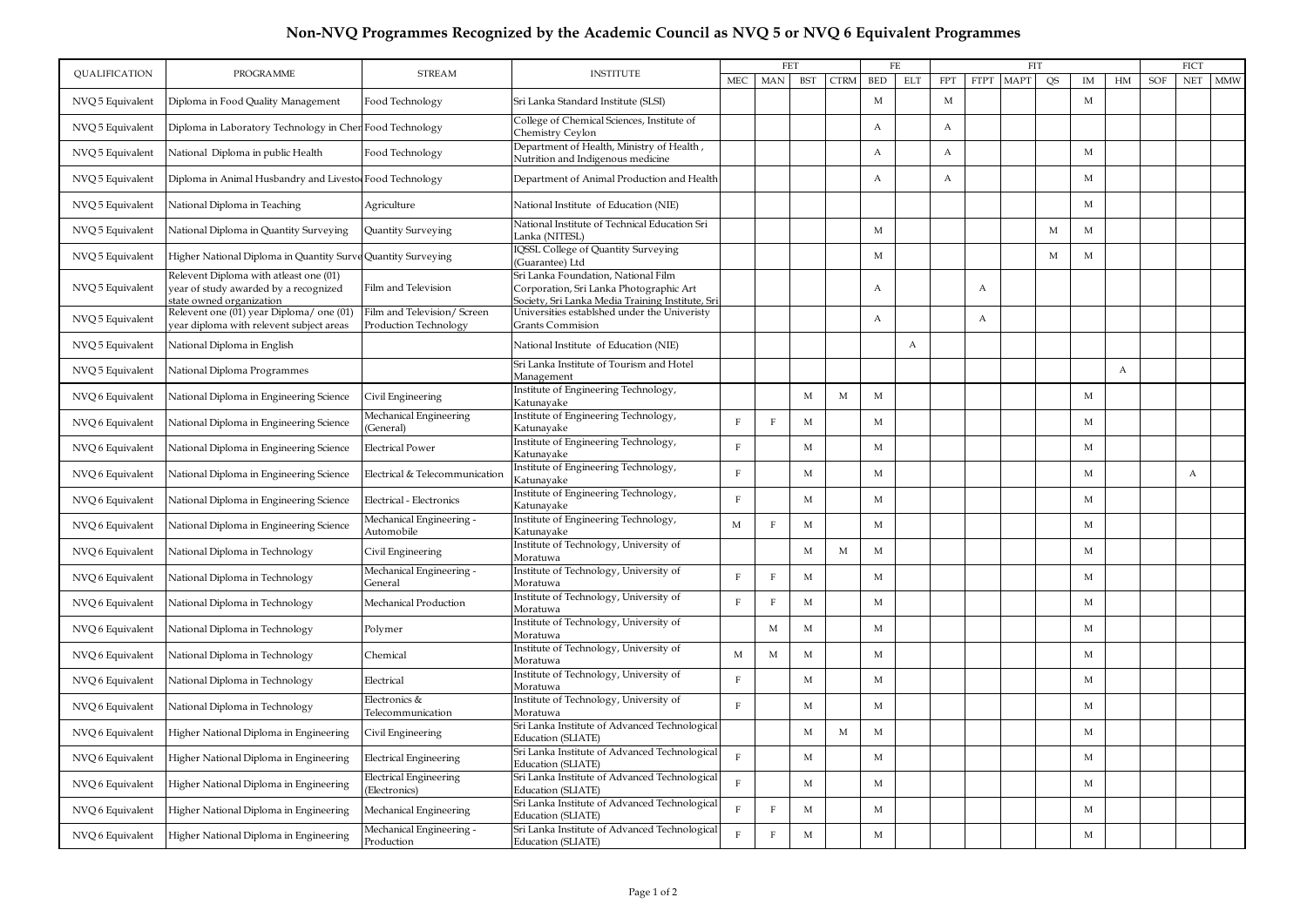## **Non-NVQ Programmes Recognized by the Academic Council as NVQ 5 or NVQ 6 Equivalent Programmes**

| QUALIFICATION    | PROGRAMME<br>STREAM                                          |                                          | <b>INSTITUTE</b>                                                    |            | <b>FET</b> |            |             |            | FE | <b>FIT</b> |           |  |    |    |    |     | <b>FICT</b> |              |  |
|------------------|--------------------------------------------------------------|------------------------------------------|---------------------------------------------------------------------|------------|------------|------------|-------------|------------|----|------------|-----------|--|----|----|----|-----|-------------|--------------|--|
|                  |                                                              |                                          |                                                                     | <b>MEC</b> | MAN        | <b>BST</b> | <b>CTRM</b> | <b>BED</b> |    | <b>FPT</b> | FTPT MAPT |  | QS | ΙM | HM | SOF | <b>NET</b>  | $\mbox{MMW}$ |  |
| NVQ 6 Equivalent | Higher National Diploma in Engineering                       | <b>Building Services</b>                 | Sri Lanka Institute of Advanced Technological<br>Education (SLIATE) |            |            | M          |             | M          |    |            |           |  |    |    |    |     |             |              |  |
| NVQ 6 Equivalent | Higher National Diploma in Quantity Surve Quantity Surveying |                                          |                                                                     |            |            |            |             |            |    |            |           |  | M  |    |    |     |             |              |  |
| NVQ 6 Equivalent | Higher National Diploma in Information TeSOF/NET/MMW         |                                          |                                                                     |            |            |            |             |            |    |            |           |  |    |    |    |     |             |              |  |
| NVQ 6 Equivalent | <b>Higher National Diploma in Food Technolo</b>              | Food Technology/Industrial<br>Management |                                                                     |            |            |            |             | M          |    | M          |           |  |    |    |    |     |             |              |  |
| NVQ 6 Equivalent | <b>Higher National Diploma in Management</b>                 |                                          |                                                                     |            |            |            |             |            |    |            |           |  |    |    |    |     |             |              |  |
| NVQ 6 Equivalent | <b>Higher National Diploma in Accountancy</b>                |                                          |                                                                     |            |            |            |             |            |    |            |           |  |    |    |    |     |             |              |  |
| NVQ 6 Equivalent | Iigher National Diploma in English                           |                                          |                                                                     |            |            |            |             |            | M  |            |           |  |    |    |    |     |             |              |  |